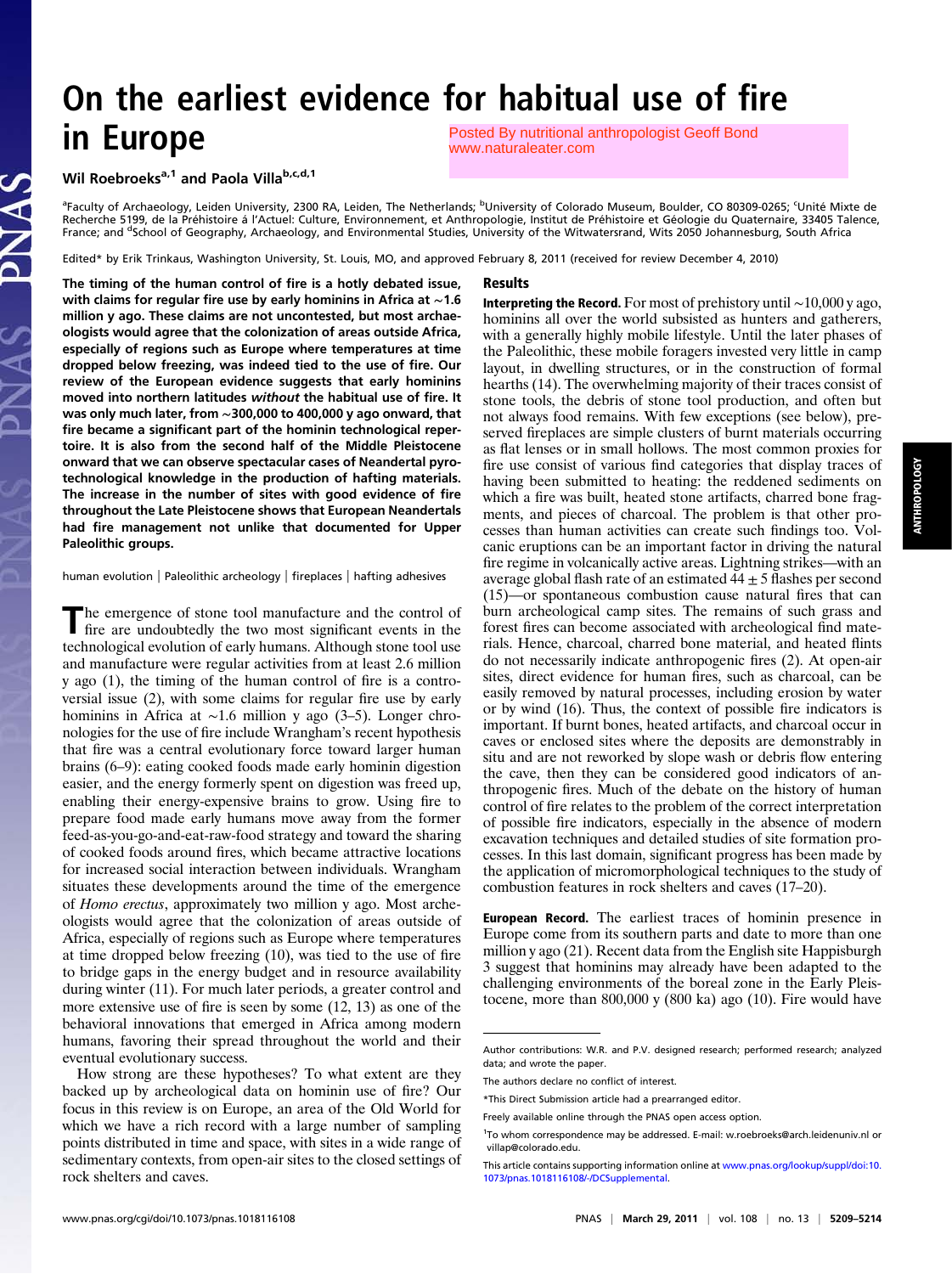been an important tool in such environments. However, surprisingly, evidence for use of fire in the Early and early Middle Pleistocene of Europe is extremely weak. Or, more exactly, it is nonexistent, until ∼300–400 ka. Our review of the early European sites ([Dataset S1\)](http://www.pnas.org/lookup/suppl/doi:10.1073/pnas.1018116108/-/DCSupplemental/sd01.doc) shows that the earliest possible evidence of fire comes from two sites dated to ∼400 ka, Beeches Pit in England and Schöningen in Germany. At Schöningen, the evidence consists of some heated flints (although mostly natural pieces) (22) and charred wood, including a wooden tool, with the studies of possible remains of former hearths still in progress (23). At Beeches Pit, dated to Marine Isotope Stage (MIS) 11 ([Dataset](http://www.pnas.org/lookup/suppl/doi:10.1073/pnas.1018116108/-/DCSupplemental/sd01.doc) [S1](http://www.pnas.org/lookup/suppl/doi:10.1073/pnas.1018116108/-/DCSupplemental/sd01.doc)), the evidence consists of heated lithics and heated sediments (24, 25), interpreted as the remains of hearths. Terra Amata (France) and Vérteszöllös (Hungary) also provide credible evidence of fire, but estimates of their age vary from MIS 11 to 9.

Of direct relevance are sites that do not have traces of fire before MIS 9–11. It could be argued that early open-air sites, such as those in the Orce region in Spain (26) or Isernia (27) and Venosa Notarchirico in Italy (28), have been affected by water transport, which removed traces of former fires. The primary context Acheulian site of Boxgrove (29) in England likewise did not yield any evidence for the presence of fire use, a few scattered charcoal particles aside. The absence of heated material from these and other Lower Paleolithic open-air sites could be ascribed to the short-term occupation character of these sites and/or their sedimentary history. However, open-air sites from comparable settings do yield traces of the former presence of fire from MIS 11 onward (e.g., Maastricht-Belvédère and Neumark-Nord 2; [Dataset S1](http://www.pnas.org/lookup/suppl/doi:10.1073/pnas.1018116108/-/DCSupplemental/sd01.doc)).

Human occupations without fire also occur at six Lower Paleolithic caves: Treugol'naya (Russia), Kozarnika (Bulgaria), Visogliano (Italy), Sima del Elefante (Spain), Arago (France), and Gran Dolina (Spain) ([Dataset S1](http://www.pnas.org/lookup/suppl/doi:10.1073/pnas.1018116108/-/DCSupplemental/sd01.doc)). The latter four sites also yielded hominin remains. The evidence from three sites, Treugol'naya, Kozarnika, and Sima del Elefante, is not yet sufficient to support a hypothesis of hominin habitation, however. To date, Sima del Elefante has yielded only 32 artifacts (21). The early layers of Treugol'naya and Kozarnika have a complex history of human and carnivore occupation. The first site has yielded a small number of artifacts [395 (30)]; faunal remains represent natural mortality or carnivore accumulations, and there is evidence of stream transport of both lithics and bones (31). The lowest levels at Kozarnika (32) have yielded a large number of artifacts, but contextual and taphonomic data are sparse. In contrast, the rockshelter of Visogliano has yielded 2,000 artifacts together with large numbers of cervids (33). Arago and Gran Dolina contain long sequences and large quantities of lithic and faunal remains, subjected to taphonomic analyses (34–36). Their settings are comparable to the ones that, in later times, have often provided strong evidence of fire, such as Bau de l'Aubesier, Grotte XVI, and Lazaret in France; Bolomor Cave in Spain [\(Dataset S1\)](http://www.pnas.org/lookup/suppl/doi:10.1073/pnas.1018116108/-/DCSupplemental/sd01.doc); and Middle Paleolithic/Middle Stone age caves in Israel and in South Africa. Traces of fire have been found in the upper part of the sequence at Arago, in layers younger than 350 ka. No charcoal, no burnt bones, nor any other evidence of fire have been reported from any of the assemblages from the lower levels (dated to MIS 10–14). No charred bones or heated artifacts have been reported from the Gran Dolina sequence (TD4– TD10). Rare charcoal particles have been found in thin sections of the TD6 sediments, but these sediments originate from the exterior of the cave, and there is evidence of low-energy transport (37); thus, the charcoal may not be in situ. However, the high density of human, faunal, and lithic remains as well as their state of preservation and refitting studies (38, 39) clearly indicate an occupation in situ with little postdepositional disturbance. The absence of any heated material from the long sequences of Gran Dolina and Arago, both documenting hominin occupations over several hundred thousand years (36, 40), is striking. This is a

5210 | <www.pnas.org/cgi/doi/10.1073/pnas.1018116108> Roebroeks and Villa

strong pattern, which can be tested by future work at other hominin habitation sites. We suggest that the European record displays a strong signal, in the sense that, from ∼400 to 300 ka ago, many proxies indicate a habitual use of fire, but from the preceding 700 ka of hominin presence in Europe, we have no evidence for fire use.

From around MIS 9, we find extensive traces of the presence of fire in cave settings as well as in the open ([Dataset S1\)](http://www.pnas.org/lookup/suppl/doi:10.1073/pnas.1018116108/-/DCSupplemental/sd01.doc). The evidence from the multilevel site of La Cotte de Saint Brelade (Jersey, UK), for instance, shows that fire was extensively used throughout the MIS 7–MIS 4 occupation periods. There are indications of burning in every occupation layer here, with high densities of burnt material and a predominance of burnt bone over wood charcoal. Apparently, in addition to wood, bone was used as fuel as well (41). Spatial concentrations of heated flint artifacts and/or heated stones and charred faunal remains are a common phenomenon on Middle Paleolithic open-air sites all over Europe ([Dataset S1\)](http://www.pnas.org/lookup/suppl/doi:10.1073/pnas.1018116108/-/DCSupplemental/sd01.doc).

It is also from the second half of the Middle Pleistocene onward that we can observe some spectacular cases of pyrotechnological knowledge in the production of hafting materials (42, 43), which some consider a proxy for complex, modern cognition (44) (Fig. 1 and  $SI$  Text). Significantly, several Middle Paleolithic cave and open-air sites have multiple successive levels representing a long time span with clear evidence of fire. Consider the 187 combustion structures in the many levels of Abric Romani in Spain, the 29 combustion structures of Ksiecia Jozefa in Poland, the multiple levels of El Salt, St. Marcel, Esquilleu Cave, Peyrards, La Combette, La Quina, St. Césaire, Oscurusciuto, and the fireplaces of Roca dels Bous [\(Dataset S1\)](http://www.pnas.org/lookup/suppl/doi:10.1073/pnas.1018116108/-/DCSupplemental/sd01.doc). Les Canalettes, France, is a well-documented Middle Paleolithic site where lignite was repeatedly imported as fuel from a distance of 8–10 km (45). Fig. 2 and Table 1 show a threefold increase in the number of sites with good evidence of fire during MIS 5 and a steady increase in MIS 4 and 3. Stone-lined or stone-delimited fireplaces are not as common as in the late Upper Paleolithic (46–49), but they have been documented at a number of Middle Paleolithic sites: Vilas Ruivas, Les Canalettes, La Combette, Bolomor layer XIII, Port Pignot, Abri du Rozel, Pech de l'Aze II, Grotte du Bison, and Abric Romani ([Dataset S1](http://www.pnas.org/lookup/suppl/doi:10.1073/pnas.1018116108/-/DCSupplemental/sd01.doc)). Hearthcentered activities have been suggested at the rock shelter site of Abric Romani (50), at the open-air sites of La Folie (France) and Ksiecia Jozefa (Poland) ([Dataset S1\)](http://www.pnas.org/lookup/suppl/doi:10.1073/pnas.1018116108/-/DCSupplemental/sd01.doc), and in Western Asia at the



Fig. 1. Flint flake from Campitello Quarry (Italy), still enclosed in its adhe-sive, produced more than 200,000 y ago (42) ([SI Text](http://www.pnas.org/lookup/suppl/doi:10.1073/pnas.1018116108/-/DCSupplemental/pnas.201018116SI.pdf?targetid=nameddest=STXT)). Study of such adhesives (42, 43) showed that Neandertals used fire to synthesize from birch bark a pitch for hafting stone tools (photograph courtesy of P. P. A. Mazza, Dipartimento di Scienze della Terra, Università di Firenze, Florence, Italy).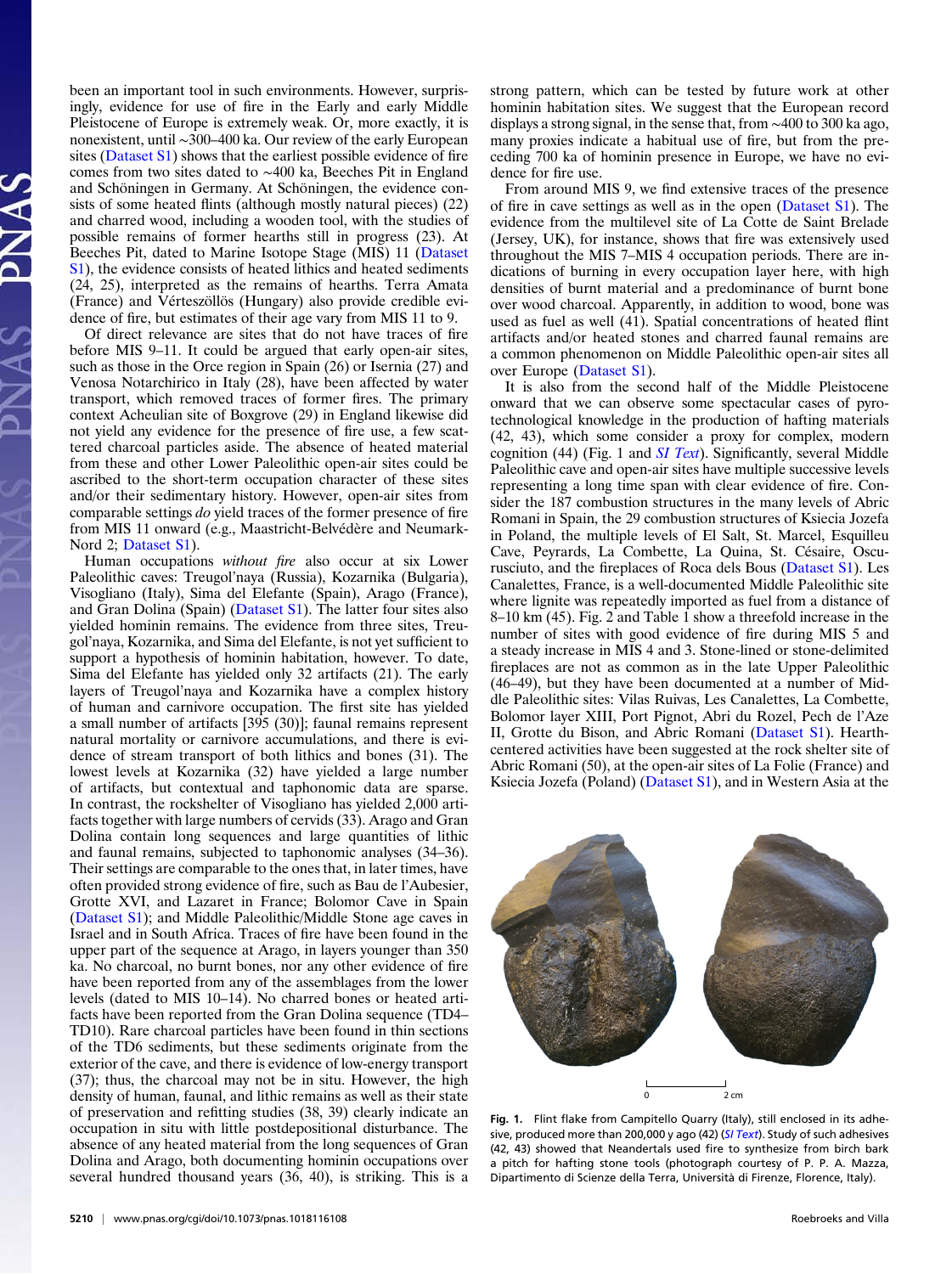

Fig. 2. Number of sites with good evidence of fire (Table 1) per 10 ky. (See [Table S1](http://www.pnas.org/lookup/suppl/doi:10.1073/pnas.1018116108/-/DCSupplemental/pnas.201018116SI.pdf?targetid=nameddest=ST1) for age estimates of various MIS stages.) Sites with several layers containing evidence of fire are dated to different MIS score for each MIS concerned.

site of Tor Faraj (51). We conclude that Middle Paleolithic Neandertals did not have to wait for lightning strikes, meteorite falls, volcanoes, or spontaneous combustion: they had the ability to make, conserve, and transport fires during successive occupations or at different sites, like ethnographically documented recent hunter-gatherers, a pattern comparable to that documented in the Upper Paleolithic.

Modern Humans Versus Neandertals. A recent study provides evidence of early modern humans at the site of Pinnacle Point in Southern Africa regular use of heat treatment to increase the

Table 1. Number of sites with good evidence of fire per 10 ky

| MI Stages              | MIS duration<br>in ky | Number of<br>sites with<br>good evidence<br>of fire | Number of sites<br>with evidence of<br>fire per 10 ky |
|------------------------|-----------------------|-----------------------------------------------------|-------------------------------------------------------|
| $>$ MIS 11             |                       | 0                                                   | 0                                                     |
| MIS 11-9               | 124                   | 6                                                   | 0.48                                                  |
| MIS 8                  | 57                    | 3                                                   | 0.53                                                  |
| MIS <sub>7</sub>       | 52                    | 10                                                  | 1.92                                                  |
| MIS <sub>6</sub>       | 61                    | 9                                                   | 1.47                                                  |
| MIS <sub>5</sub>       | 59                    | 31                                                  | 5.25                                                  |
| MIS <sub>4</sub>       | 14                    | 14                                                  | 10.0                                                  |
| MIS 3 (up to<br>35 ka) | 22                    | 46                                                  | 20.91                                                 |

Data based on [Dataset S1](http://www.pnas.org/lookup/suppl/doi:10.1073/pnas.1018116108/-/DCSupplemental/sd01.xls). Index of confidence 2 and 3.

quality and efficiency of their stone tool manufacture process 164 ka ago (13). The authors infer that the technology required a novel association between fire, its heat, and a structural change in stone with consequent flaking benefits that demanded "an elevated cognitive ability." They also suggest that, when these early modern humans moved into Eurasia, their ability to alter and improve available raw material may have been a behavioral advantage in their encounters with the Neandertals. However, this interpretation ignores that Neandertals used fire as an engineering tool to synthesize birch bark pitch tens of thousands of years before some modern humans at Pinnacle Point decided to put their stone raw material in it. In more general terms, a greater control and more extensive use of fire is sometimes (12) seen as one of the behavioral innovations that emerged in Africa among modern humans and favored the spread of modern humans throughout the world. As stressed by Daniau et al. (52), if extensive fire use for ecosystem management were indeed a component of the modern human technical and cognitive package, one would expect to find major disturbances in the natural biomass burning variability associated with and after the colonization of Eurasia by modern humans. In their study of microcharcoal particles from two deep-sea cores off of Iberia and France, spanning the 70- to 10-ka period of biomass burning, the authors did not recover any sign that Upper Paleolithic humans made any difference: either Neandertals and modern humans did not affect the natural fire regime, or they did so in comparable ways.

Asian and African Records: A Comparison. The European signal for fire use aligns well with what we know from other continents, where indications for habitual use of fire are present from the second half of the Middle Pleistocene onward. As in Europe, fire seems to have become a maintainable technology between ∼400 and 200 ka, as illustrated by the evidence from the cave site of Qesem in Israel. Here, micromorphological studies suggest that recrystallized wood ash was a major part of the cave deposits over a long time period and that, at least in the upper part of the sequence, repeated use of fire was common (17). Another signal for habitual fire use in the 300- to 200-ka period comes from a study of heated flints from the Tabun site, also in Israel (53). Many later Middle Paleolithic sites have yielded a wide range of evidence for fire, in the form of the large combustion areas from Kebara or the hearths from Hayonim (54, 55). There are a few claims for earlier use of fire in Asia, however, with the case of Zhoukoudian Locality 1 being the most contested one. Although this site was considered for a long time to be the fire-lit home of Homo erectus, studies by Weiner and colleagues (56, 57) showed that the "ashes" supposedly reflecting former hearths were not ashes at all: samples from Layers 10 through 3 showed extensive water deposition of fine silt-sized material (reworked loess), including fine-grained organic matter. The dark, organic-rich unit in Layer 10, often cited as some of the earliest evidence of fire, is in fact a water-laid accumulation. Much of the fine-grained sediment was derived from outside Locality 1. The 4- to 6-m accumulation of supposed ashes in Layer 4 is interpreted as subaerial water-laid silt deposits derived from the loess-covered hill slopes surrounding the site. With such a depositional environment, the presence of charred bone fragments in the sequence can hardly be considered as direct evidence for in situ burning (contra ref. 58).

There is however, one well-established case for earlier repetitive fire use in western Asia: the Acheulian site of Gesher Benot Ya'aqov (GBY) in Israel, dating to ∼780 ka ago (59–61). Most of its many find levels might be correlative with MIS 19, i.e., twice as old as the oldest sites with fire indicators in Europe. How strong is the evidence? GBY has both charred plant remains and heated microartifacts  $(\leq 2$  cm) occurring in localized concentrations in various levels throughout the sequence. Five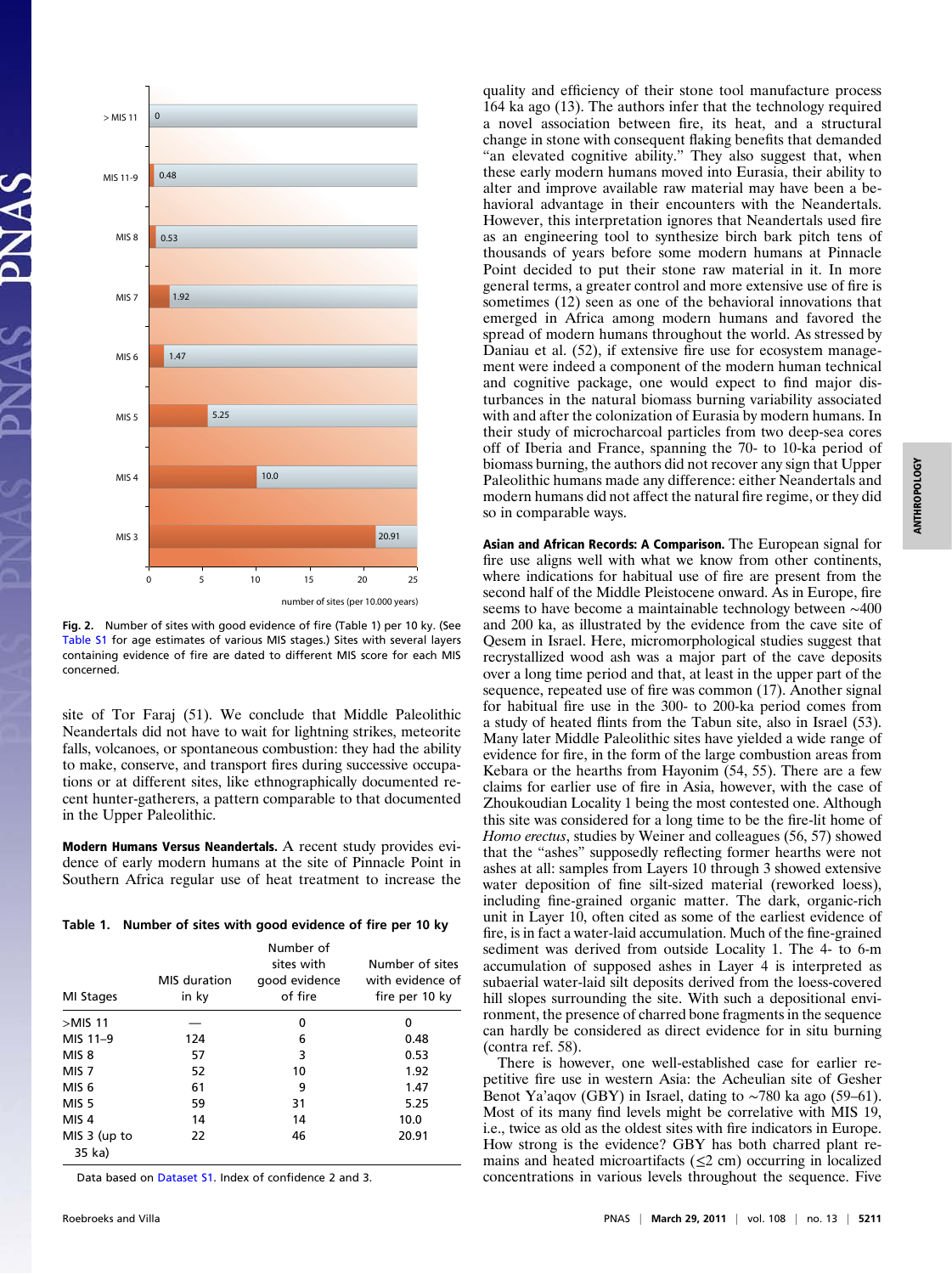superimposed GBY assemblages contain clusters with frequencies of burned flint microartifacts of 3.7–5.8%. The spatial distributions and the frequencies of burned microartifacts are comparable to those occurring at much younger Magdalenian sites in Western Europe, where knapping near a fireplace was a common occurrence, leading to the accumulation of lithic debris near the hearth (62). The GBY excavators argue that burnt microartifacts and other charred materials are the best indicators of the position of formerly 'invisible" hearths, better than the distribution of macroartifacts that are often rejected away from the combustion area.

For the African record, claims for early fire use from ∼1.6 million y ago onward have been made. These claims include 270 charred bones from Swartkrans (5, 63) and red patches of sediments from Chesowanja, Kenya, and from Koobi Fora FxJj 20, thought to be the oxidized remains of 1.5- to 1.6-million-y-old hominin fires  $(3, 4, 64, 65)$ . These sites do demonstrate that firealtered materials are associated with early hominin activity areas but not that hominins were involved in the production and/or the use of such fires. When comparing the records of Africa and Europe, one also has to envisage that natural fires were very probably a much more important phenomenon over much of Africa than at northern latitudes. More lightning occurs near the equator than near the poles because of differences in the degree to which daily sunshine heats up the land surface. A recent satellite study shows that ∼78% of all global lightning occurs between 30°S and 30°N latitudes, which encompasses most of the African continent (15).

### **Discussion**

In sum, the European evidence strongly suggests that the habitual and controlled use of fire was a late phenomenon, dating to the second half of the Middle Pleistocene, which is not to deny the possibility of occasional and opportunistic use of fire in earlier periods (5). In areas that are volcanically active and have high lightning-strike densities, such as the East African Rift and the Afar Triangle, hominins were regularly confronted with natural fires and their results. Early studies of the *Homo* erectus–bearing deposits at Trinil, Java, have already discussed the role of volcanic eruptions in the production of tropical forest fires and the resulting charred plant remains retrieved from the Trinil deposits (66, 67). Living in "fire-rich" environments may have triggered the repeated opportunistic use of natural fires in early stages of hominin evolution, but such use did not create an archeologically visible pattern. The evidence from GBY is suggestive of repeated use of fire at one location only, at ∼800 ka. Together with the claims from some early African sites, the GBY evidence might testify to a sporadic use of fire by hominins before the second half of the Middle Pleistocene. Early hominins had expanded their ranges into the northern temperate latitudes of Eurasia much earlier, however, long before GBY. The finds from Dmanisi, Georgia (68), show that the southern Caucasus was already occupied by 1.7–1.8 Ma, whereas hominins were present in northern China at least by 1.66 Ma, as shown by data from the Nihewan Basin (69). The evidence from Dmanisi and the Nihewan Basin is older than any of the abovementioned African sites with contested traces of fire use. We suggest that early hominins did not need fire for their colonization of these areas where winter temperatures dropped below freezing.

Our interpretation of the record raises the question of how early hominins survived the cold climates of Europe and Asia without fire. A highly active lifestyle and a high-protein diet may have significantly increased their basal metabolic rate as a physiological adaptation to the cold (70). Although the energetic significance of cooking food is clear (7), consumption of raw meat and aquatic resources by hunter-gatherers is well documented

(71). Moreover, extant humans are the product of a long history of genetic adaptations to dietary shifts, of which only a very few and recent ones are relatively well known (72).

From about half a million years ago, Eurasian hominins adapted to a wider range of environments, from milder, interglacial conditions to significantly colder ones. In contrast to the earlier Pleistocene, the archeological record documents a substantial, almost continuous presence of hominins over major parts of Europe and Asia from the middle part of the Middle Pleistocene onward (73–75). The data presented in this article, in combination with the distinct advantages that control of fire would have afforded in higher latitudes, suggest that fire had become a maintainable component of the technology of members of the genus Homo around this time.

### Conclusion

The pattern emerging is a clear as well as a surprising one: Where we would expect habitual use of fire in the Paleolithic, i.e., the northern latitudes, we do not see any clear traces of it at all until the second half of the Middle Pleistocene. Cave sequences spanning the later part of the Early Pleistocene and the earlier part of the Middle Pleistocene in Europe do not have convincing evidence of fire. The number and quality of these early sites are significant, and this absence of evidence cannot be ignored. The simplest explanation is that there was no habitual use of fire before ca. 300–400 ka and therefore that fire was not an essential component of the behavior of the first occupants of the northern latitudes of the Old World. It is only much later, with the Neandertals and their contemporaries elsewhere in the Old World, that fire became an integral part of the technological repertoire of the human lineage. From the late Middle Pleistocene of Europe onward and in the Late Pleistocene of Europe and South Africa, the evidence indicates that Neandertals and (early) modern humans used fire not only for warmth, cooking (76), or extending the length of day but also as an important component of technology for the production of new materials, including adhesives for the hafting of stone artifacts. Contrary to some views (77), European Neandertals had fire-management control not unlike that documented in the Upper Paleolithic.

### Materials and Methods

[Dataset S1](http://www.pnas.org/lookup/suppl/doi:10.1073/pnas.1018116108/-/DCSupplemental/sd01.doc) contains our datasets, which are based on a systematic review of French, English, German, Italian, and Spanish publications. It lists a few Early Pleistocene and several Middle and Late Pleistocene sites with possible evidence of fire associated with Neandertals and earlier hominins. For primary context sites older than MIS 9, negative observations are also recorded. We excluded open-air occurrences in coarse-grained fluvial or clearly disturbed context and sites with underreported, unpublished, or very ambiguous evidence. Several sites where information on charred bone or charcoal or ash lenses was minimal or was provided only in excavation reports with restricted circulation, in theses, and in local journals not easily accessible are not included. The German Late Pleistocene record, for instance, has a number of rich Middle Paleolithic cave sites from which the original excavators reported ample indications for the former presence of fire, including inferred fireplaces, charcoal, and burnt bones, apparently reflecting the use of bones as fuel. However, in the absence of detailed studies, only a few of these sites ended up in [Dataset S1](http://www.pnas.org/lookup/suppl/doi:10.1073/pnas.1018116108/-/DCSupplemental/sd01.doc). Only sites for which we were able to obtain and check primary sources are included. Sites or layers with so-called "Transitional" industries, e.g., Châtelperronian, Uluzzian, Bohunician, and Streletskyan, are not included.

ACKNOWLEDGMENTS. We thank P. Karkanas, P. P. A. Mazza, J. Porck, M. J. Sier, M. van Dijk, and J. Weiner for help in the preparation of this article. P.V. thanks G. Boschian, P. Boscato, A. Ronchitelli, C. Daujeard, J. Fernández-Peris, B. Galván Santos, J. González-Urquijo, J.-L. Guadelli, J. Hoffecker, R. March,V. Sitlivy, and the staff of Norlin Library at the University of Colorado for quickly providing needed information and references. J. Joordens, K. MacDonald, and two reviewers provided very valuable comments.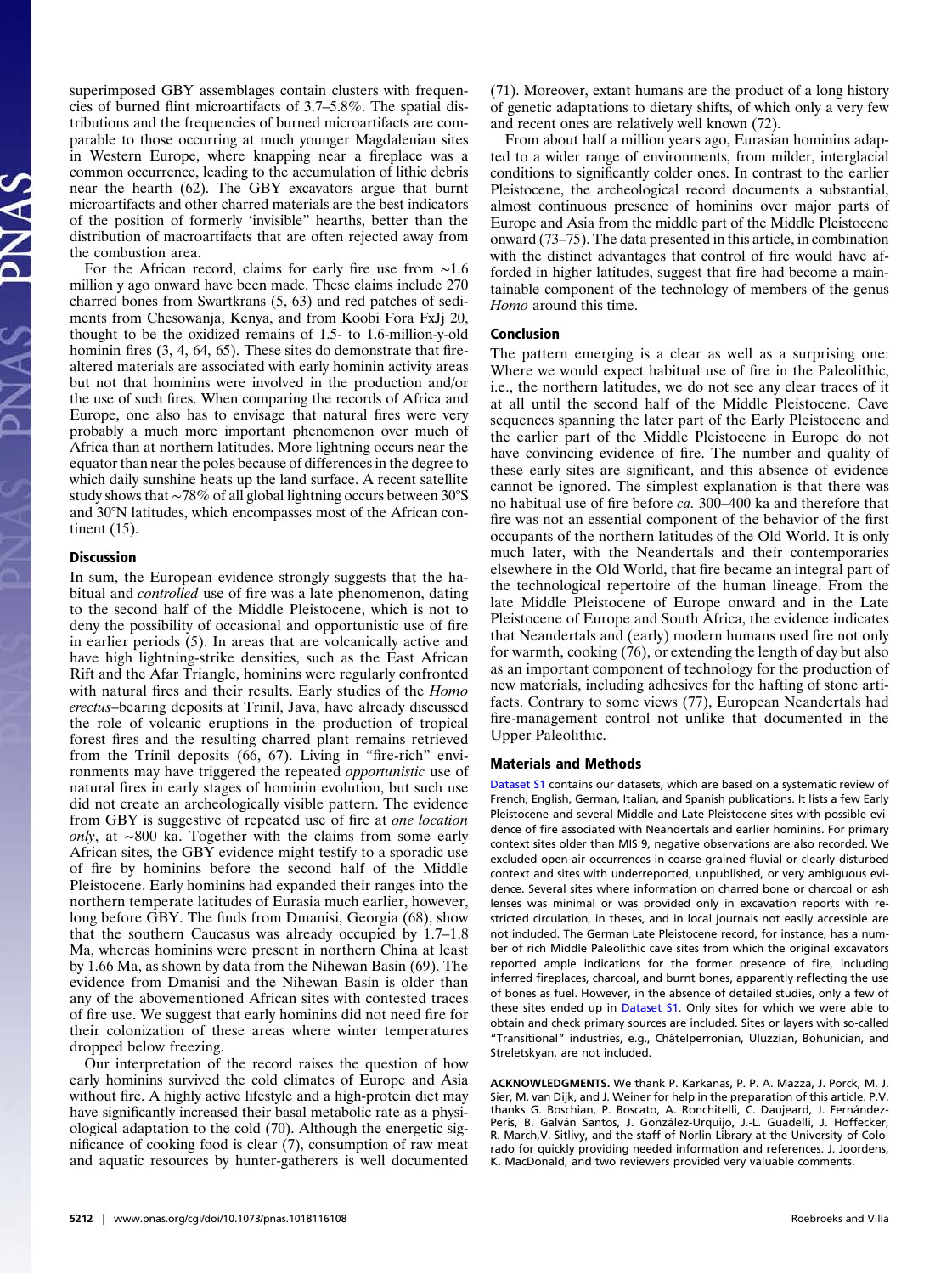- 1. Semaw S, et al. (2003) 2.6-Million-year-old stone tools and associated bones from OGS-6 and OGS-7, Gona, Afar, Ethiopia. J Hum Evol 45:169–177.
- 2. James SR (1989) Hominid use of fire in the Lower and Middle Pleistocene: A review of the evidence. Curr Anthropol 30:1–26.
- 3. Clark JD, Harris JWK (1985) Fire and its roles in early hominid lifeways. Afr Archaeol Rev 3:3–27.
- 4. Gowlett JAJ, Harris JWK, Walton D, Wood BA (1981) Early archaeological sites, hominid remains and traces of fire from Chesowanja, Kenya. Nature 294:125–129.
- 5. Brain CK (2004) Fifty years of fun with fossils. Breathing Life into Fossils: Taphonomic Studies in Honor of C.K. (Bob) Brain, eds Pickering TR, Toth N, Schick K (Stone Age Institute Press, Gosport, IN), pp 1–24.

S A L

- 6. Wrangham R (2009) Catching Fire: How Cooking Made Us Human (Basic Books, New York).
- 7. Carmody RN, Wrangham RW (2009) The energetic significance of cooking. J Hum Evol 57:379–391.
- 8. Wobber V, Hare B, Wrangham R (2008) Great apes prefer cooked food. J Hum Evol 55: 340–348.
- 9. Wrangham R, Conklin-Brittain NL (2003) Cooking as a biological trait. Comp Biochem Physiol A Mol Integr Physiol 136:35–46.
- 10. Parfitt SA, et al. (2010) Early Pleistocene human occupation at the edge of the boreal zone in northwest Europe. Nature 466:229–233.
- 11. Gowlett JAJ (2006) The early settlement of northern Europe: Fire history in the context of climate change and the social brain. C R Palevol 5:299-310.
- 12. Mcbrearty S, Brooks AS (2000) The revolution that wasn't: A new interpretation of the origin of modern human behavior. J Hum Evol 39:453–563.
- 13. Brown KS, et al. (2009) Fire as an engineering tool of early modern humans. Science 325:859–862.
- 14. Kelly RL (1995) The Foraging Spectrum. Diversity in Hunter-Gatherer Lifeways (Smithsonian Institution Press, Washington, DC).
- 15. Christian HJ, et al. (2003) Global frequency and distribution of lightning as observed from space by the Optical Transient Detector. J Geophys Res 108:1–15.
- 16. Sergant J, Crombé P, Perdaen Y (2006) The 'invisible' hearths: A contribution to the discernment of Mesolithic non-structured surface hearths. J Archaeol Sci 33:999–1007.
- 17. Karkanas P, et al. (2007) Evidence for habitual use of fire at the end of the Lower Paleolithic: Site-formation processes at Qesem Cave, Israel. J Hum Evol 53:197-212.
- 18. Karkanas P, Rigaud J-P, Simek JF, Albert RM, Weiner S (2002) Ash, bones and guano: A study of the minerals and phytoliths in the sediments of Grotte XVI, Dordogne, France. J Archaeol Sci 29:721–732.
- 19. Karkanas P, Goldberg P (2010) Site formation processes at Pinnacle Point Cave 13B (Mossel Bay, Western Cape Province, South Africa): Resolving stratigraphic and depositional complexities with micromorphology. J Hum Evol 59:256–273.
- 20. Goldberg P, Berna F (2010) Micromorphology and context. Quaternary Int 214:56–62.
- 21. Carbonell E, et al. (2008) The first hominin of Europe. Nature 452:465–469.
- 22. Richter D (2008) Altersbestimmung der Fundschichten von Schöningen mit dosimetrischen Datierungsmethoden. Die Schöninger Speere—Mensch und Jagd vor 400,000 Jahren, eds Thieme H, Maier R (Konrad Theiss, Stuttgart), pp 62–66.
- 23. Schiegl S, Thieme H (2008) Auf den Spuren von Feuer in Schöningen 13 II-4—Mensch und Jagd vor 400,000 Jahren, eds Thieme H, Maier R (Konrad Theiss, Stuttgart), pp 167–171.
- 24. Preece RC, Gowlett JAJ, Parfitt SA, Bridgland DR, Lewis SG (2006) Humans in the Hoxnian: Habitat, context and fire use at Beeches Pit, West Stow, Suffolk, UK. J Quaternary Sci 21:485–496.
- 25. Gowlett JAJ, Hallos J, Hounsell S, Brant V, Debenham NC (2005) Beeches Pit: Archaeology, assemblage dynamics and early fire history of a Middle Pleistocene site in East Anglia, UK. J Eurasian Prehist 3:3–38.
- 26. Scott GR, Gibert L, Gibert J (2007) Magnetostratigraphy of the Orce region (Baza Basin), SE Spain: New chronologies for early Pleistocene faunas and hominid occupation sites. Quat Sci Rev 26:415–435.
- 27. Villa P (1996) Book review: The first Italians. Le Industrie Lithiche del Giacimento Paleolithico di Isernia di Pineta. Lithic Technology 21:71–79.
- 28. Piperno M, ed (1999) Notarchirico: Un Sito del Pleistocene Medio Iniziale nel Bacino di Venosa (Osanna, Venosa).
- 29. Roberts MB, Parfitt SA, eds (1999) Boxgrove: A Middle Pleistocene Hominid Site at Eartham Quarry, Boxgrove, West Sussex (English Heritage, London), Vol 17.
- 30. Doronichev VB (2008) The Lower Paleolithic in Eastern Europe and the Caucasus: A reappraisal of the data and new approaches. PaleoAnthropology 2008:107–157.
- 31. Hoffecker JF, Baryshnikov GF, Doronichev VB (2003) Large mammal taphonomy of the Middle Pleistocene hominid occupation at Treugol'naya Cave (Northern Caucasus). Quat Sci Rev 22:595–607.
- 32. Sirakov N, et al. (2010) An ancient continuous human presence in the Balkans and the beginnings of human settlement in western Eurasia: A Lower Pleistocene example of the Lower Palaeolithic levels in Kozarnika cave (North-western Bulgaria). Quaternary Int 223-224:94–106.
- 33. Abbazzi L, et al. (2000) New human remains of archaic Homo sapiens and Lower Palaeolithic industries from Visogliano (Duino, Aurisina, Trieste, Italy). J Archaeol Sci 27:1173–1186.
- 34. de Lumley H (2006) Il y a 400 000 ans: la domestication du feu, un formidable moteur d'hominisation. C R Palevol 5:149-154.
- 35. Moigne A-M, Barsky R (1999) Large mammal assemblages from Lower Palaeolithic sites in France: La Caune d'Arago, Terra Amata, Orgnac 3 and Cagny l'Epinette. The Role of Early Humans in the Accumulation of European Lower and Middle Palaeolithic Bone Assemblages, eds Gaudzinski S, Turner E (Römisch-Germanisches Zentralmuseum, Mainz, Germany), pp 219–235.
- 36. Rodríguez J (2010) One million years of cultural evolution in a stable environment at Atapuerca (Burgos, Spain). Quat Sci Rev, 10.1016/j.quascirev.2010.02.021.
- 37. Vallverdú J, Courty M-A, Carbonell E, Canals A, Burjachs F (2001) Les sédiments d'Homo antecessor de Gran Dolina, Sierra de Atapuerca, Burgos, Espagne. Interprétation micromorphologique des processus de formation et enregistrement paléoenvironmental des sédiments. L' Anthropologie 105:45–69.
- 38. Fernández-Jalvo Y, Carlos Díez J, Cáceres I, Rosell J (1999) Human cannibalism in the Early Pleistocene of Europe (Gran Dolina, Sierra de Atapuerca, Burgos, Spain). J Hum Evol 37:591–622.
- 39. Díez JC, Fernández-Jalvo Y, Rosell J, Cáceres I (1999) Zooarchaeology and taphonomy of Aurora Stratum (Gran Dolina, Sierra de Atapuerca, Spain). J Hum Evol 37:623–652.
- 40. Barsky D, de Lumley H (2010) Early European Mode 2 and the stone industry from the Caune de l'Arago's archeostratigraphical levels "P". Quaternary Int 223–224:71–86.
- 41. Callow P, Walton D, Shell CA (1986) The use of fire at La Cotte de St. Brelade. La Cotte de St. Brelade 1961–1978. Excavations by C.B.M. McBurney, eds Callow P, Cornford JM (Geo Books, Norwich, UK), pp 193–195.
- 42. Mazza PPA, et al. (2006) A new Palaeolithic discovery: Tar-hafted stone tools in a European Mid-Pleistocene bone-bearing bed. J Archaeol Sci 33:1310–1318.
- 43. Koller J, Baumer U, Mania D (2001) High-tech in the Middle Palaeolithic: Neandertalmanufactured pitch identified. Eur J Archaeol 4:385–397.
- 44. Wynn T (2009) Hafted spears and the archaeology of mind. Proc Natl Acad Sci USA 106:9544–9545.
- 45. Théry-Parisot I, Meignen L (2000) Economie des combustibles (bois et lignite) dans l'abri Moustérien des Canalettes. Gallia Préhistoire 42:45–55.
- 46. Leesch D (1997) Hauterive-Champréveyres 10. Un campement magdalénien au bord du lac de Neuchatel, cadre chronologique et culturel, mobilier et structures (secteur 1) (Service and Cantonal Museum of Archeology, Neuchâtel, Switzerland).
- 47. Bullinger J, Leesch D, Plumettaz N (2006) Le site magdalénien de Monruz. Premiers éléments pour l'analyse d'un habitat de plein air (Service and Cantonal Museum of Archeology, Neuchâtel, Switzerland).
- 48. Leesch D, Bullinger J, Cattin M-I, Müller W, Plumettaz N (2010) Hearths and hearthrelated activities in Magdalenian open-air sites: The case studies of Champréveyres and Monruz (Switzerland) and their relevance to an understanding of Upper Paleolithic site structure. The Magdalenian in Central Europe. New Finds and Concepts, eds Poltowicz-Bobak M, Bobak D (Institute of Archaeology, Univ of Rzeszów, Rzeszów, Poland), pp 53–69.
- 49. Nakazawa Y, Straus LG, González-Morales MR, Cuenca Solana D, Caro Saiz J (2009) On stone-boiling technology in the Upper Paleolithic: Behavioral implications from an Early Magdalenian hearth in El Mirón Cave, Cantabria, Spain. J Archaeol Sci 36: 684–693.
- 50. Vaquero M (2008) The history of stones: Behavioural inferences and temporal resolution of an archaeological seemblage from the Middle Palaeolithic. J Archaeol Sci 35:3178–3185.
- 51. Henry D (2010) The palimpsest problem, hearth pattern analysis, and Middle Paleolithic site structure. Quaternary Int, 10.1016/j.quaint.2010.10.013.
- 52. Daniau A-L, d'Errico F, Sánchez Goñi MF (2010) Testing the hypothesis of fire use for ecosystem management by Neanderthal and Upper Palaeolithic modern human populations. PLoS ONE 5:e9157.
- 53. Mercier N, et al. (1995) TL dates of burnt flints from Jelinek's Excavations at Tabun and their implications. J Archaeol Sci 22:495–509.
- 54. Albert RM, Berna F, Goldberg P (2010) Insights on Neanderthal fire use at Kebara Cave (Israel) through high resolution study of prehistoric combustion features: Evidence from phytoliths and thin sections. Quaternary Int, 10.1016/j.quaint. 2010.10.016.
- 55. Berna F, Goldberg P (2008) Assessing Paleolithic pyrotechnology and associated hominin behavior in Israel. Isr J Earth Sci 56:107–121.
- 56. Goldberg P, Weiner S, Bar-Yosef O, Xu Q, Liu J (2001) Site formation processes at Zhoukoudian, China. J Hum Evol 41:483–530.
- 57. Weiner S, Xu Q, Goldberg P, Liu J, Bar-Yosef O (1998) Evidence for the use of fire at Zhoukoudian, China. Science 281:251–253.
- 58. Wu X (1999) Investigating the possible use of fire at Zhoukoudian, China. Science 283: 299a.
- 59. Alperson-Afil N, Richter D, Goren-Inbar N (2007) Phantom hearths and the use of fire at Gesher Benot Ya'aqov, Israel. PaleoAnthropology 2007:1–15.
- 60. Goren-Inbar N, et al. (2004) Evidence of hominin control of fire at Gesher Benot Ya'aqov, Israel. Science 304:725–727.
- 61. Alperson-Afil N, Goren-Inbar N, eds (2010) The Acheulian Site of Gesher Benot Ya'aqov, Volume II. Ancient Flames and Controlled Use of Fire (Springer, London).
- 62. Villa P (2010) A view from Western Europe. The Acheulian Site of Gesher Benot Ya'aqov, Volume II. Ancient Flames and Controlled Use of Fire, eds Alperson-Afil N, Goren-Inbar N (Springer, London), pp IX–XIII.
- 63. Andre CC, Skinner AR, Schwarcz HP, Brain CK, Thackeray F (2010) Further exploration of the first use of fire. PaleoAnthropology 2010:A1–A2.
- 64. Rowlett RM (1999) Did the use of fire for cooking lead to a diet change that resulted in the expansion of brain size in Homo erectus from that of Australopithecus africanus? Science 284:741.
- 65. Bellomo RV (1994) Methods of determining early hominid behavioural activities associated with the controlled use of fire at FxJj 20 Main, Koobi Fora, Kenya. J Hum Evol 27:173–195.
- 66. Carthaus E (1911) Spuren von möglicherweise menschlicher Tätigkeit in den Trinil-Schichten. Die Pithecanthropus-Schichten auf Java. Geologische und Paläontologische Ergebnisse der Trinil Expedition, eds Selenka L, Blanckenhorn M (Wilhelm Engelmann, Leipzig, Germany), pp 231–234.